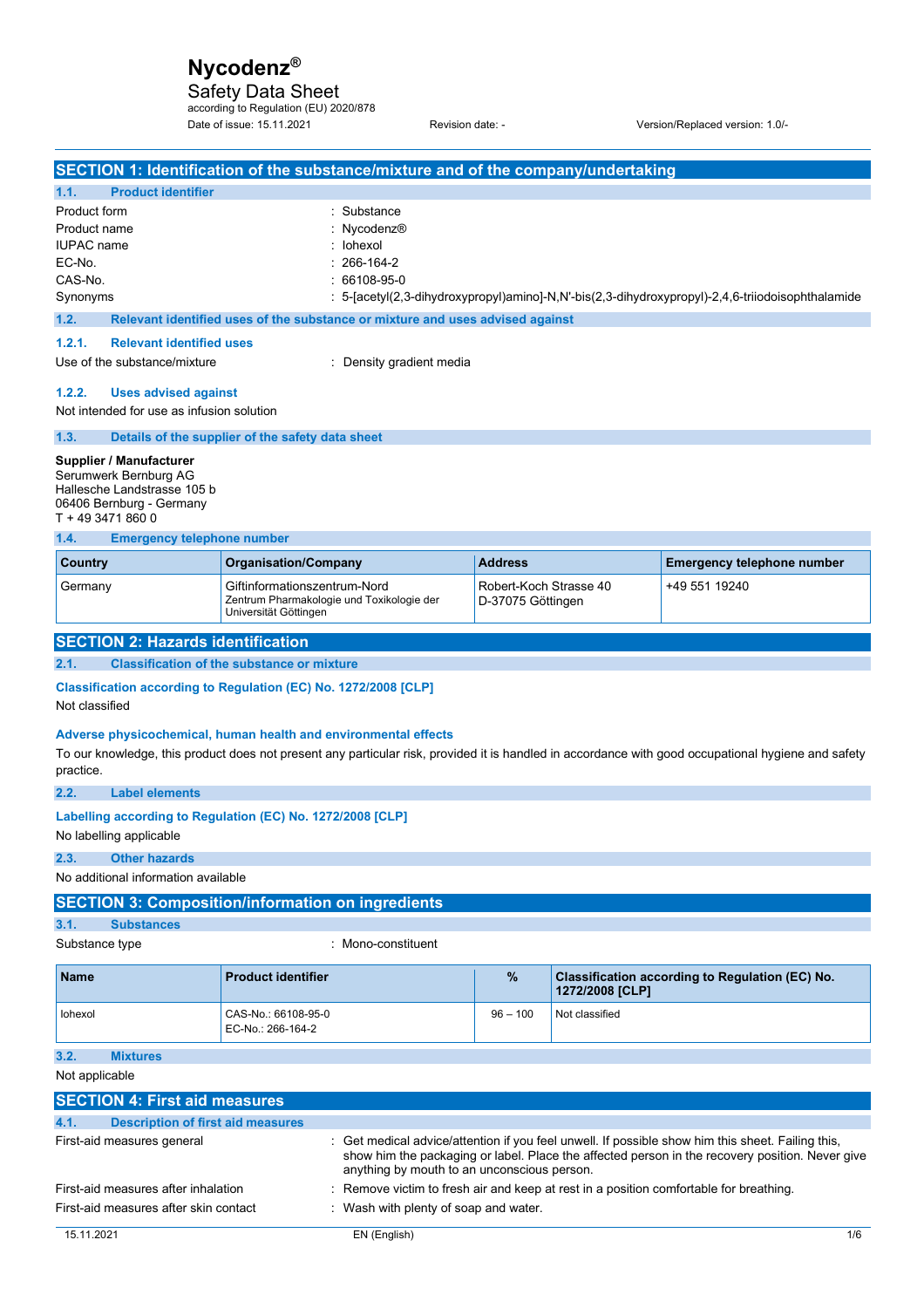### Safety Data Sheet

according to Regulation (EU) 2020/878 First-aid measures after eye contact : If in eyes: Rinse cautiously with water for several minutes. Remove contact lenses, if present and easy to do. Continue rinsing.

First-aid measures after ingestion : Rinse mouth. Drink plenty of water as a precaution. Do NOT induce vomiting. **4.2. Most important symptoms and effects, both acute and delayed**  Symptoms/injuries **interpretent assumption** : Not expected to present a significant hazard under anticipated conditions of normal use. **4.3. Indication of any immediate medical attention and special treatment needed**  Treat symptomatically. **SECTION 5: Firefighting measures 5.1. Extinguishing media**  Suitable extinguishing media : Adapt extinguishing agents to the environment. Carbon dioxide. Dry extinguishing powder. Water spray. For a significant fire: Alcohol resistant foam. Unsuitable extinguishing media : Do not use a heavy water stream. **5.2. Special hazards arising from the substance or mixture**  Fire hazard **in the static universe of the static unloading of dry powder may cause fire.** Hazardous decomposition products in case of fire : Toxic gases may be formed. Carbon dioxide. Carbon monoxide. Nitrogen oxides (NOx). Iodine vapour. **5.3. Advice for firefighters**  Firefighting instructions **interproduce the COS** : Use water spray or fog for cooling exposed containers. Prevent fire-fighting water from entering environment. Protection during firefighting statempt to take action without suitable protective equipment. Self-contained breathing apparatus. Complete protective clothing. **SECTION 6: Accidental release measures 6.1. Personal precautions, protective equipment and emergency procedures**  General measures **interprove and the Control**: Provide adequate ventilation. Stop leak if safe to do so. Avoid contact with skin and eyes. Do not breathe dust. Avoid dust formation. **6.1.1. For non-emergency personnel**  Emergency procedures **in the contract of the Contract Evacuate unnecessary personnel. 6.1.2. For emergency responders**  Protective equipment **interest in the suitable** protective equipment. For further information in the suitable protective equipment. For further information refer to section 8: "Exposure controls/personal protection" **6.2. Environmental precautions**  Prevent entry to sewers and public waters.

| 6.3. | Methods and material for containment and cleaning up |                                                                                                                                                 |
|------|------------------------------------------------------|-------------------------------------------------------------------------------------------------------------------------------------------------|
|      | Methods for cleaning up                              | : Mechanically recover the product. Flush contaminated areas with plenty of water. Dispose of in<br>accordance with relevant local regulations. |

### **6.4. Reference to other sections**

Exposure controls and personal protection, see section 8. Concerning disposal elimination after cleaning, see section 13.

| <b>SECTION 7: Handling and storage</b>                               |                                                                                                                                                                                                                                               |
|----------------------------------------------------------------------|-----------------------------------------------------------------------------------------------------------------------------------------------------------------------------------------------------------------------------------------------|
| 7.1.<br><b>Precautions for safe handling</b>                         |                                                                                                                                                                                                                                               |
| Precautions for safe handling                                        | : Ensure good ventilation of the work station. Wear personal protective equipment. Avoid contact<br>with skin and eyes. Do not breathe dust. Avoid dust formation.                                                                            |
| Hygiene measures                                                     | : Handle in accordance with good industrial hygiene and safety procedures. When using do not<br>eat, drink or smoke. Wash hands and other exposed areas with mild soap and water before<br>eating, drinking or smoking and when leaving work. |
| 7.2.<br>Conditions for safe storage, including any incompatibilities |                                                                                                                                                                                                                                               |
| Storage conditions                                                   | : Store in original container. Keep container tightly closed. Store in dry, cool, well-ventilated area.<br>Store at room temperature. Protect from sunlight.                                                                                  |
| Prohibitions on mixed storage                                        | : Keep away from food, drink and animal feedingstuffs.                                                                                                                                                                                        |
| 7.3.<br>Specific end use(s)                                          |                                                                                                                                                                                                                                               |
| No additional information available                                  |                                                                                                                                                                                                                                               |

### **SECTION 8: Exposure controls/personal protection**

### **8.1. Control parameters**

No additional information available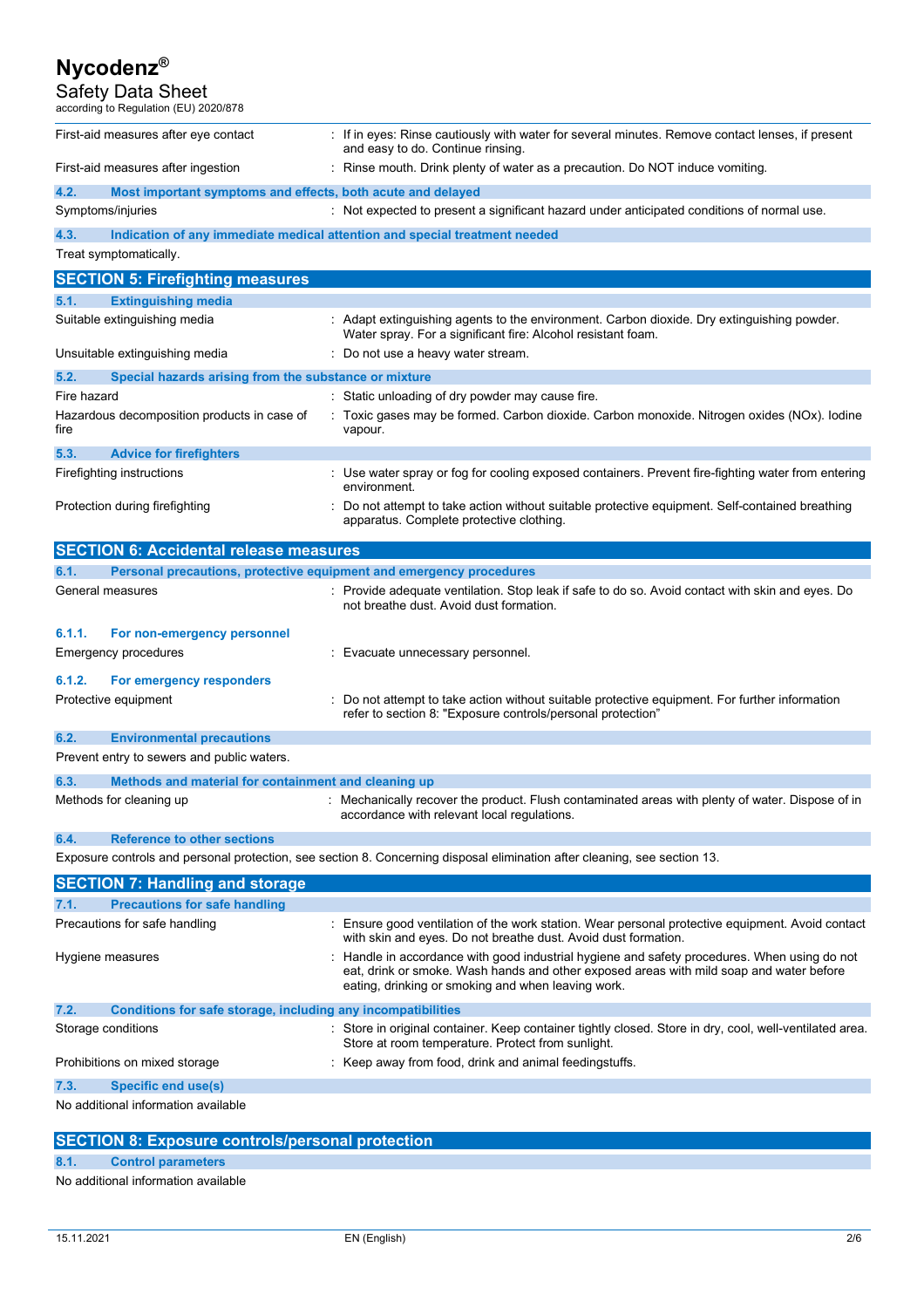Safety Data Sheet

according to Regulation (EU) 2020/878

### **8.2. Exposure controls**

### **Appropriate engineering controls:**

Provide adequate ventilation to minimize dust concentrations.

### **Hand protection:**

Wear suitable gloves (EN 374). Nitrile rubber, ≥ 0.35 mm. The exact break through time has to be found out by the manufacturer of the protective gloves and has to be observed.

### **Eye protection:**

Wear chemical goggles or safety glasses (EN 166).

### **Skin and body protection:**

Wear suitable protective clothing (EN 13034, EN ISO 13982-1, EN14605, EN1149-5)

### **Respiratory protection:**

Where exposure through inhalation may occur from use, respiratory protection is recommended. Breathing apparatus with filter P3 (EN 14387).

### **Environmental exposure controls:**

Avoid release to the environment.

| <b>SECTION 9: Physical and chemical properties</b>            |                                                                       |
|---------------------------------------------------------------|-----------------------------------------------------------------------|
| 9.1.<br>Information on basic physical and chemical properties |                                                                       |
| Physical state                                                | : Solid, crystalline powder                                           |
| Colour                                                        | White to off-white                                                    |
| Odour                                                         | Odourless                                                             |
| Melting point/freezing point                                  | : $174 - 180 °C$                                                      |
| Boiling point or initial boiling point and boiling<br>range   | : No data available                                                   |
| Flammability                                                  | : No data available                                                   |
| Lower and upper explosion limit                               | No data available                                                     |
| Flash point                                                   | : Not applicable                                                      |
| Auto-ignition temperature                                     | $\therefore$ > 400 °C (Method: LIT (Layer 5 mm ignition temperature)) |
|                                                               | No-ignition was observed up to 400 °C at atm. press. of 1.0 bar.      |
| Decomposition temperature                                     | 170 - 180 °C (Method: ARC)                                            |
| рH                                                            | No data available                                                     |
| Kinematic viscosity                                           | No data available                                                     |
| Solubility                                                    | : Water: 107 mg/l                                                     |
|                                                               | Soluble in water in all concentrations at 25 °C                       |
| Partition coefficient n-octanol/water (log value)             | $-0.5$ (OECD 107 – shake flask method)                                |
| Vapour pressure                                               | No data available                                                     |
| Density and/or relative density                               | No data available                                                     |
| Relative vapour density                                       | Not applicable                                                        |
| Particle size                                                 | : No data available                                                   |
| <b>Other information</b><br>9.2.                              |                                                                       |

### **9.2.1. Information with regard to physical hazard classes**

Explosive properties : No explosive properties (Method: EU Method A.14)

Flammable solids **included in the preliminary screening** test the sample was seen not to ignite, therefore further testing is not required. (Method: EU Method A.10)

### **9.2.2. Other safety characteristics**

### No additional information available

|       | <b>SECTION 10: Stability and reactivity</b>                          |
|-------|----------------------------------------------------------------------|
| 10.1. | <b>Reactivity</b>                                                    |
|       | No dangerous reactions known under normal conditions of use.         |
| 10.2. | <b>Chemical stability</b>                                            |
|       | Stable under use and storage conditions as recommended in section 7. |
| 10.3. | <b>Possibility of hazardous reactions</b>                            |
|       | None under normal use.                                               |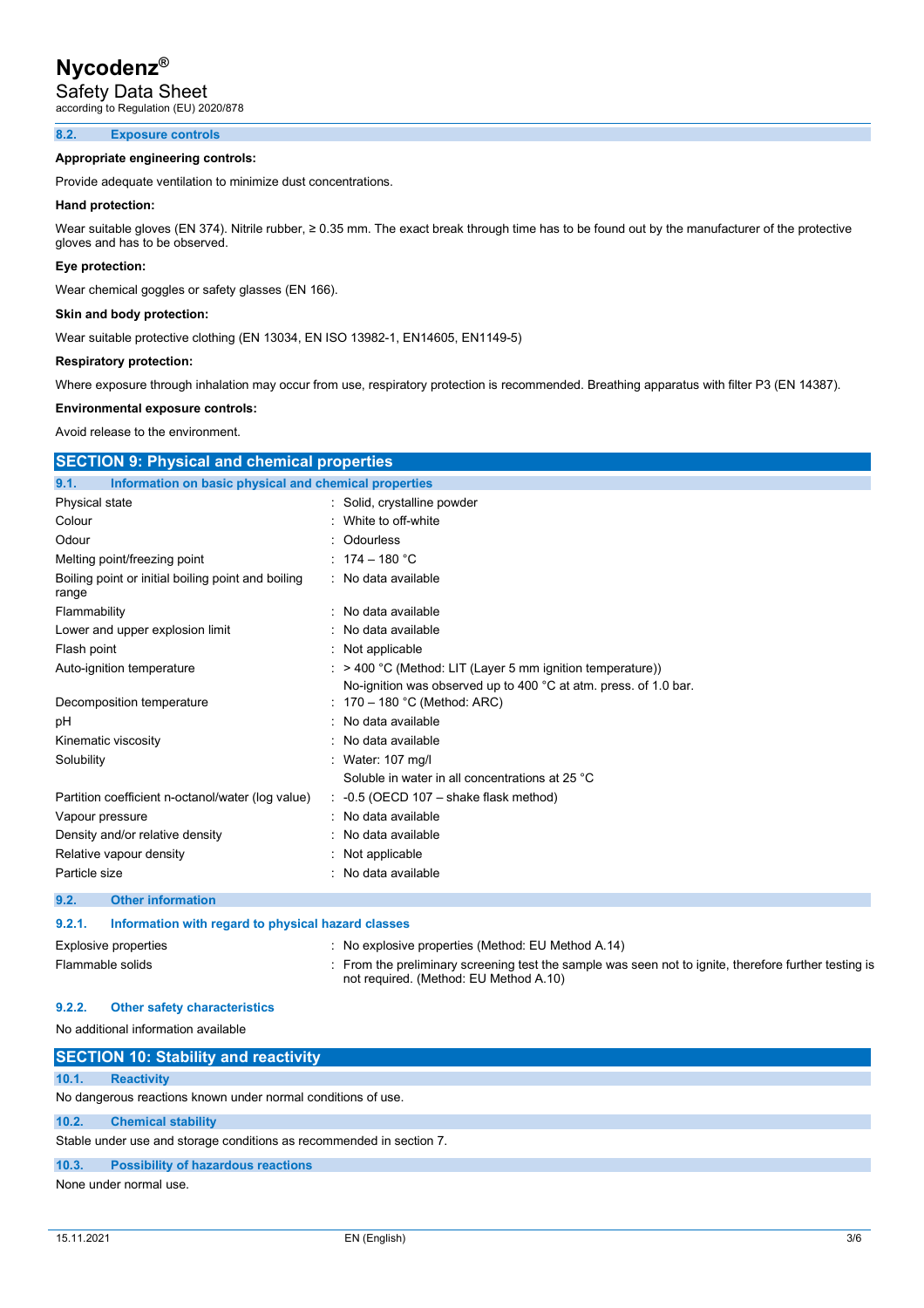# Safety Data Sheet according to Regulation (EU) 2020/878

### **10.4. Conditions to avoid**

Do not expose to temperatures exceeding 50 °C. Direct sunlight.

### **10.5. Incompatible materials**

Strong oxidizing agents. Strong bases. Strong acids.

### **10.6. Hazardous decomposition products**

No hazardous decomposition products known at room temperature. In case of fire: Toxic gases may be formed. Carbon dioxide. Carbon monoxide. Nitrogen oxides (NOx). Iodine vapour.

| <b>SECTION 11: Toxicological information</b>           |                                                                          |
|--------------------------------------------------------|--------------------------------------------------------------------------|
| 11.1.                                                  | Information on hazard classes as defined in Regulation (EC) No 1272/2008 |
| Acute toxicity                                         | : Not classified                                                         |
|                                                        | Based on available data, the classification criteria are not met         |
| Skin corrosion/irritation                              | : Not classified                                                         |
|                                                        | Based on available data, the classification criteria are not met         |
| Serious eye damage/irritation                          | : Not classified                                                         |
|                                                        | Based on available data, the classification criteria are not met         |
| Respiratory or skin sensitisation                      | : Not classified                                                         |
|                                                        | Based on available data, the classification criteria are not met         |
| Germ cell mutagenicity                                 | : Not classified                                                         |
|                                                        | Based on available data, the classification criteria are not met         |
| Carcinogenicity                                        | : Not classified                                                         |
|                                                        | Based on available data, the classification criteria are not met         |
| Reproductive toxicity                                  | Not classified                                                           |
|                                                        | Based on available data, the classification criteria are not met         |
| Specific target organ toxicity (single exposure)       | : Not classified                                                         |
|                                                        | Based on available data, the classification criteria are not met         |
| Specific target organ toxicity (repeated               | : Not classified                                                         |
| exposure)                                              | Based on available data, the classification criteria are not met         |
| Aspiration hazard                                      | Not classified                                                           |
|                                                        | Based on available data, the classification criteria are not met         |
| <b>Information on other hazards</b><br>11.2.           |                                                                          |
| Potential adverse human health effects and<br>symptoms | Based on available data, the classification criteria are not met         |

| <b>SECTION 12: Ecological information</b>       |                                                                                                                          |
|-------------------------------------------------|--------------------------------------------------------------------------------------------------------------------------|
| <b>Toxicity</b><br>12.1.                        |                                                                                                                          |
| Ecology - general                               | The product is not considered harmful to aquatic organisms nor to cause long-term adverse<br>effects in the environment. |
| Acute aquatic toxicity                          | Not classified                                                                                                           |
| Chronic aquatic toxicity                        | Not classified                                                                                                           |
| Iohexol (66108-95-0)                            |                                                                                                                          |
| LC50 Fish                                       | > 1000 mg/l 96h, Salmo salar                                                                                             |
| EC50 Crustacea                                  | > 3200 mg/l 48 h, Daphnia magna                                                                                          |
| EC50 Algae                                      | > 3200 mg/l 72 h, Pseudokirchneriella subcapitata                                                                        |
| <b>Persistence and degradability</b><br>12.2.   |                                                                                                                          |
| lohexol (66108-95-0)                            |                                                                                                                          |
| Persistence and degradability                   | Not readily biodegradable.                                                                                               |
| Biodegradation                                  | 0 % 28 d (ISO DIS 9408 and OECD 301 F)                                                                                   |
| <b>Bioaccumulative potential</b><br>12.3.       |                                                                                                                          |
| lohexol (66108-95-0)                            |                                                                                                                          |
| Partition coefficient n-octanol/water (Log Pow) | $-0.5$ (OECD 107 $-$ shake flask method)                                                                                 |
| 12.4.<br><b>Mobility in soil</b>                |                                                                                                                          |
| No additional information available             |                                                                                                                          |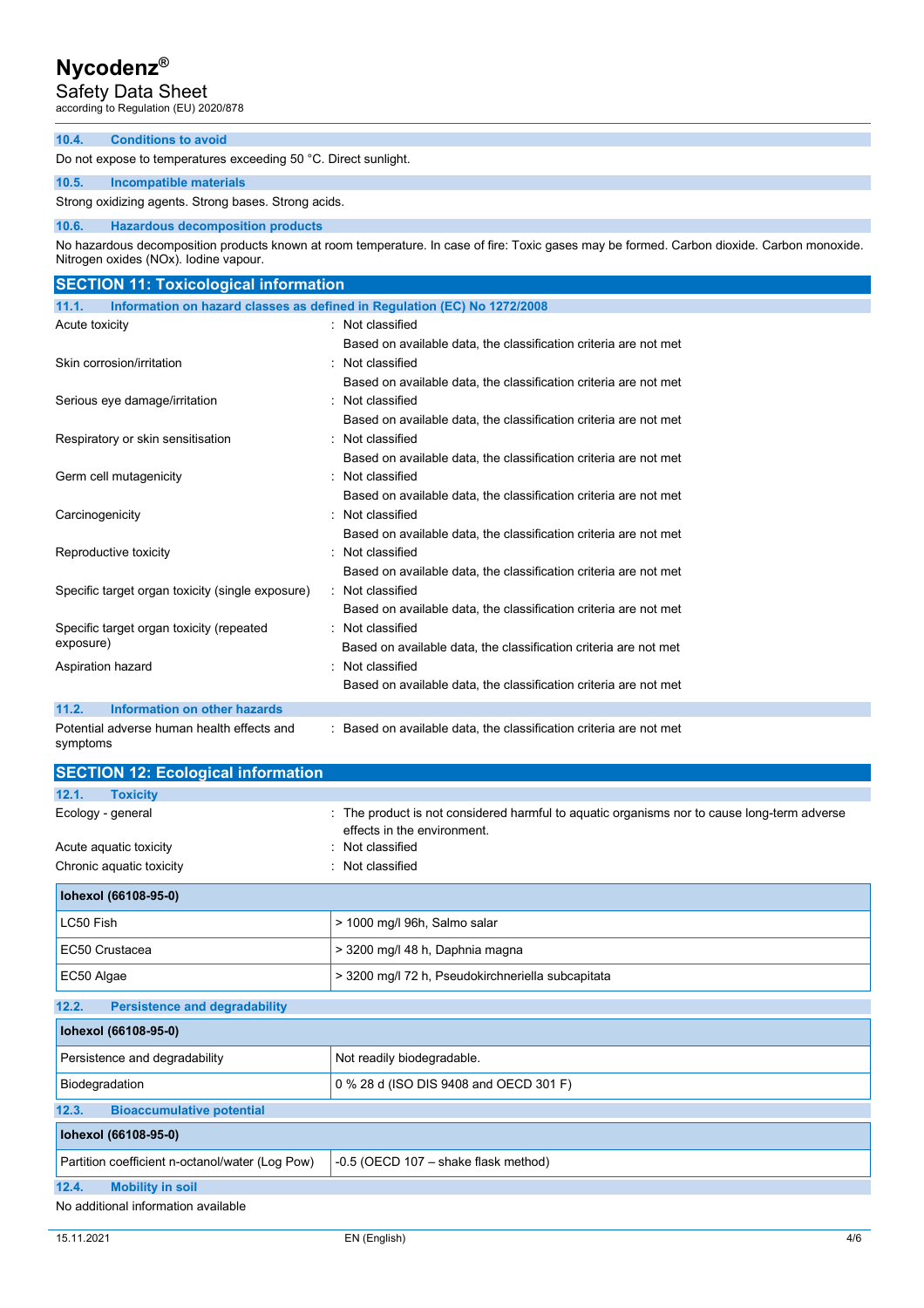Safety Data Sheet according to Regulation (EU) 2020/878

| 12.5.<br><b>Results of PBT and vPvB assessment</b>                                      |                                                                                                                                                                                          |
|-----------------------------------------------------------------------------------------|------------------------------------------------------------------------------------------------------------------------------------------------------------------------------------------|
| This substance does not meet the PBT- or vPvB criteria of REACH regulation, annex XIII. |                                                                                                                                                                                          |
| 12.6.<br><b>Endocrine disrupting properties</b>                                         |                                                                                                                                                                                          |
| No additional information available                                                     |                                                                                                                                                                                          |
| 12.7.<br><b>Other adverse effects</b>                                                   |                                                                                                                                                                                          |
| No additional information available                                                     |                                                                                                                                                                                          |
|                                                                                         |                                                                                                                                                                                          |
| <b>SECTION 13: Disposal considerations</b>                                              |                                                                                                                                                                                          |
| 13.1.<br><b>Waste treatment methods</b>                                                 |                                                                                                                                                                                          |
| Regional legislation (waste)                                                            | Dispose in a safe manner in accordance with local/national regulations.                                                                                                                  |
| Waste code                                                                              | The waste code number according to the Ordinance on the European Waste Catalogue depends<br>on the waste producer and can therefore vary for any given product. The waste code number is |
|                                                                                         | therefore to be gleaned separately from each waste producer.                                                                                                                             |
| <b>SECTION 14: Transport information</b>                                                |                                                                                                                                                                                          |
| In accordance with ADR / IMDG / IATA                                                    |                                                                                                                                                                                          |
| 14.1.<br><b>UN number or ID number</b>                                                  |                                                                                                                                                                                          |
| UN-No. (ADR)                                                                            | : Not applicable                                                                                                                                                                         |
| UN-No. (IMDG)                                                                           | Not applicable                                                                                                                                                                           |
| UN-No. (IATA)                                                                           | Not applicable                                                                                                                                                                           |
| 14.2.<br><b>UN proper shipping name</b>                                                 |                                                                                                                                                                                          |
| Proper Shipping Name (ADR)                                                              | Not applicable                                                                                                                                                                           |
| Proper Shipping Name (IMDG)                                                             | Not applicable                                                                                                                                                                           |
| Proper Shipping Name (IATA)                                                             | Not applicable                                                                                                                                                                           |
| 14.3.<br><b>Transport hazard class(es)</b>                                              |                                                                                                                                                                                          |
| <b>ADR</b>                                                                              |                                                                                                                                                                                          |
| Transport hazard class(es) (ADR)                                                        | : Not applicable                                                                                                                                                                         |
|                                                                                         |                                                                                                                                                                                          |
| <b>IMDG</b>                                                                             |                                                                                                                                                                                          |
| Transport hazard class(es) (IMDG)                                                       | Not applicable                                                                                                                                                                           |
|                                                                                         |                                                                                                                                                                                          |
| <b>IATA</b>                                                                             |                                                                                                                                                                                          |
| Transport hazard class(es) (IATA)                                                       | Not applicable                                                                                                                                                                           |
| 14.4.                                                                                   |                                                                                                                                                                                          |
| <b>Packing group</b><br>Packing group (ADR)                                             | Not applicable                                                                                                                                                                           |
| Packing group (IMDG)                                                                    | Not applicable                                                                                                                                                                           |
| Packing group (IATA)                                                                    | Not applicable                                                                                                                                                                           |
|                                                                                         |                                                                                                                                                                                          |
| 14.5.<br><b>Environmental hazards</b>                                                   |                                                                                                                                                                                          |
| Dangerous for the environment<br>Marine pollutant                                       | : No<br>No<br>÷                                                                                                                                                                          |
| Other information                                                                       | No supplementary information available                                                                                                                                                   |
|                                                                                         |                                                                                                                                                                                          |
| 14.6.<br><b>Special precautions for user</b>                                            |                                                                                                                                                                                          |
| - Overland transport                                                                    |                                                                                                                                                                                          |
| Not applicable                                                                          |                                                                                                                                                                                          |
| - Transport by sea                                                                      |                                                                                                                                                                                          |
| Not applicable                                                                          |                                                                                                                                                                                          |
|                                                                                         |                                                                                                                                                                                          |
| - Air transport                                                                         |                                                                                                                                                                                          |
| Not applicable                                                                          |                                                                                                                                                                                          |
| 14.7.<br>Maritime transport in bulk according to IMO instruments                        |                                                                                                                                                                                          |
| Not applicable                                                                          |                                                                                                                                                                                          |
| <b>SECTION 15: Regulatory information</b>                                               |                                                                                                                                                                                          |
| 15.1.                                                                                   | Safety, health and environmental regulations/legislation specific for the substance or mixture                                                                                           |
| <b>EU-Regulations</b><br>15.1.1.                                                        |                                                                                                                                                                                          |
|                                                                                         |                                                                                                                                                                                          |

No REACH Annex XVII restrictions Iohexol is not on the REACH Candidate List